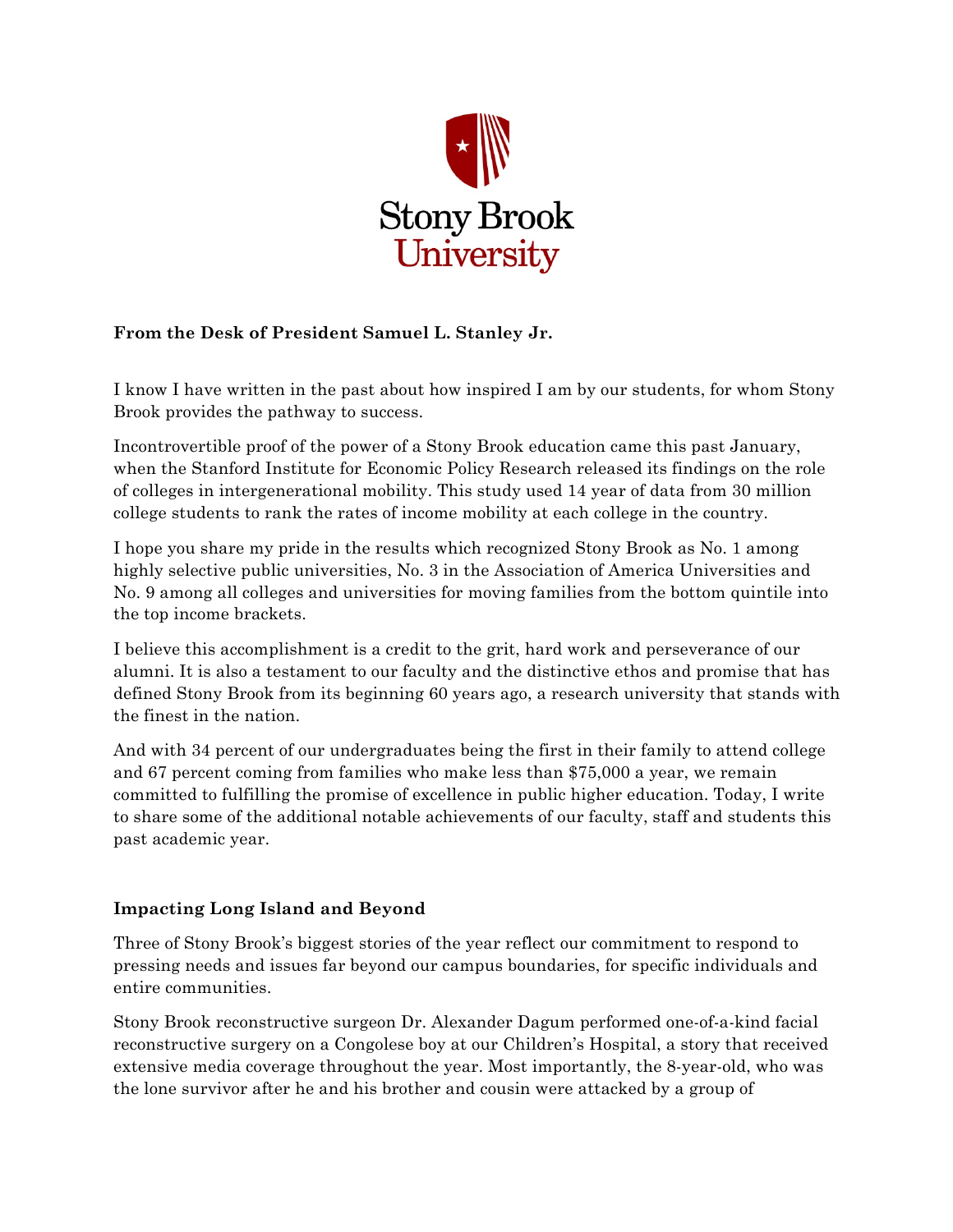chimpanzees near their village in the Democratic Republic of Congo, is now thriving with a host family in Brooklyn.

Through a partnership between the University's campus in Madagascar, our Global Health Institute and a company deploying drones in hard-to-reach areas, Dr. Peter Small, the Jim and Robin Herrnstein Chair and founding director of Stony Brook's Global Health Institute, is pushing the boundaries of how health care is delivered to Madagascar's most remote and impoverished villages.

Using drones to transport lab samples and medications between isolated villages in Madagascar and our research station in Ranomafama has the potential to vastly improve health care diagnosis and treatment in that country. Ultimately this breakthrough can be a game-changer for vulnerable rural communities where delivery of care is hampered by poor or nonexistent roads. The Associated Press broke the story, and in November 2016 an international ABC News crew traveled to Madagascar to cover Stony Brook's involvement in this vital effort.

Starting with Professor Helmut Norpoth, who used his Primary Model to accurately predict the 2016 presidential winner more than nine months before the election, experts from our Political Science Department took center stage as they kept the world informed through national and international news coverage. University faculty members were featured in outlets such as CNN, Fox Business News, BBC News, *The New York Times, USA Today*, and the *Washington Post*.

And Stony Brook's commitment to the East End of Long Island has been making regional headlines. On August 1, Southampton Hospital, a 125-bed facility located on the South Fork of Long Island, officially became part of the Stony Brook Medicine health care system. As a result, Stony Brook Southampton Hospital will offer improved access to specialty care for its patients, including the latest research and clinical trials and the cutting-edge medicine that Stony Brook Medicine provides. Earlier this summer, Governor Andrew Cuomo recognized our School of Marine and Atmospheric Science's Shinnecock Bay Restoration Project in Southampton as a model and pledged his support to the program, which uses science, outreach and partnerships to restore the water quality and fisheries of the bay.

#### **Tackling the Toughest Problems**

The W.M. Keck Foundation is well-known for its support of high-risk research with the potential for transformative impact. The Keck Foundation looks for projects that push the edge of the field, present unconventional approaches to intractable problems or challenge the prevailing paradigm. Each year, a select few are chosen to receive funding from the Keck Foundation, so it was a special honor to receive word at the end of June that two of our applications were successful.

A three-year, \$1 million Keck grant will support research led by Lilianne Mujica-Parodi, Ph.D., associate professor of biomedical engineering at our School of Medicine. This work,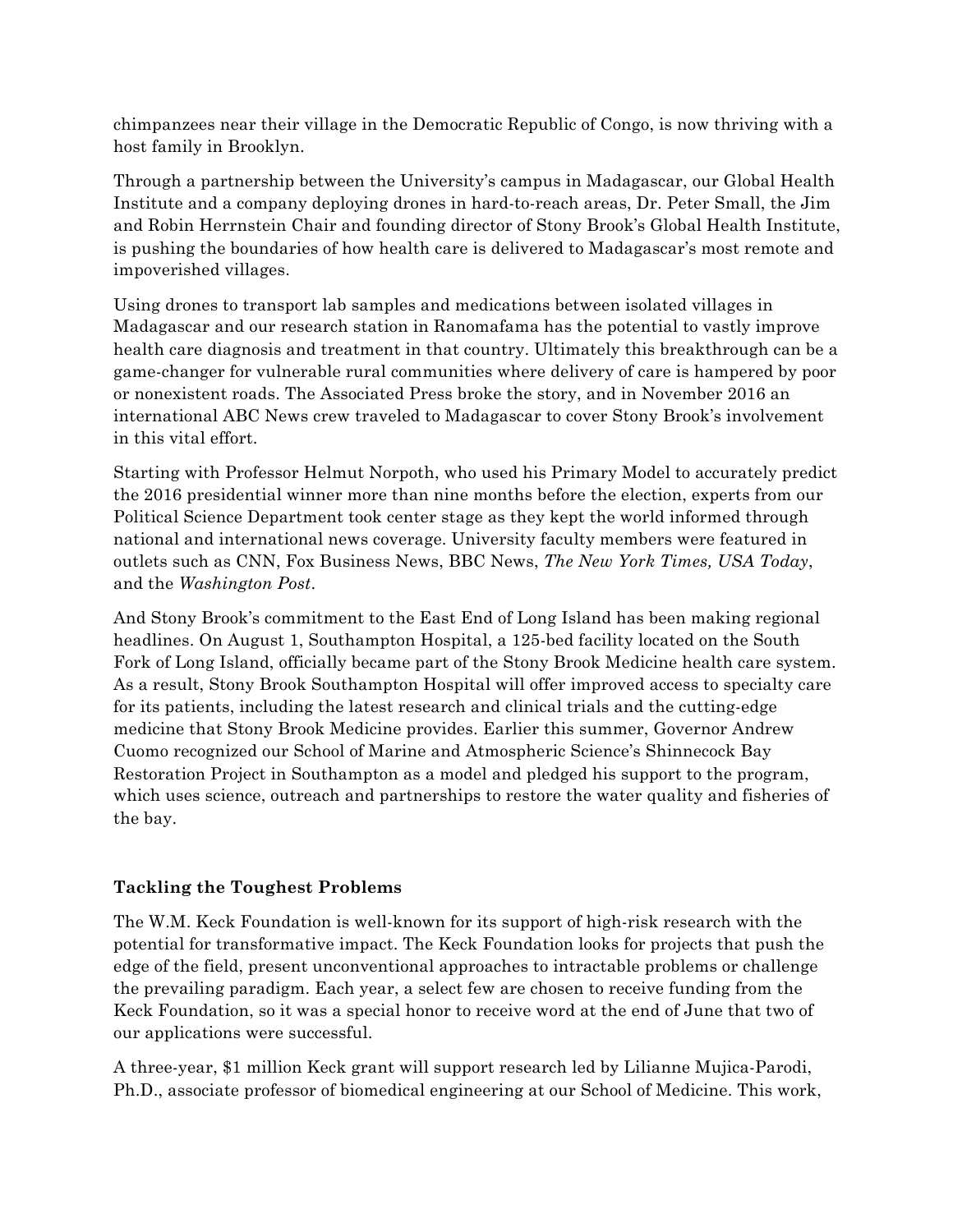in collaboration with the Martinos Center for Biomedical Imaging at Harvard Medical School, Massachusetts General Hospital and Stony Brook's Louis and Beatrice Laufer Center for Physical and Quantitative Biology, could provide a critical first step toward personalized medicine in neurology for aging patients. Dr. Mujica-Parodi and her coinvestigators will integrate human neuroimaging data with multiscale biomimetic modeling to test hypotheses with respect to how energy constraints based on diet and mitochondria affect neural efficiency in the aging brain.

The mission of Stony Brook's Discovery Prize echoes that of the Keck Foundation research grants — to generate far-reaching benefits for humanity by supporting pioneering discoveries in science, engineering and medicine — and I was most pleased to award our second annual prize in April. This \$200,000 grant, established with a generous donation from the Stony Brook Foundation Board of Trustees, was awarded to Dr. Thomas Allison. An assistant professor with joint appointments in our Chemistry and Physics departments, Dr. Allison will use the funds to explore how molecules move and behave in real time.

And as a testament to the breadth and excellence of our programs, on the same day that we received word of our Keck research grant, we were also awarded a three-year, \$300,000 grant through Keck's Undergraduate Education Program. The award will fund a National Center for Science and Civic Engagement program titled "Transcending Barriers to Success: Connecting Indigenous Knowledge to Science." The goal of the project is to establish and advance robust partnerships between indigenous populations and educators to improve undergraduate educational outcomes for students and promote cultural understanding.

I am also extremely proud that the Stony Brook University World Trade Center Wellness Program, led by Benjamin Luft, M.D., the Edmund D. Pellegrino Professor of Medicine in the Stony Brook University School of Medicine, has received a five-year federal grant totaling more than \$60 million from the Centers for Disease Control and Prevention's National Institute for Occupational Safety and Health. This truly interdisciplinary program, which integrates the expertise of 12 of our schools and departments — from medicine to psychology to applied math and statistics to sociology and more — has made a real difference in the lives of 10,000 9/11 responders. Importantly, the World Trade Center Wellness Program has formed partnerships with the Library of Congress, 9/11 Memorial and Museum, 9/11 Tribute Center, American Federation of Teachers' Share My Lesson Program and local public libraries towards its effort to document the impact of 9/11 and its continuing significance on the heroic responders. Dr. Luft is also a principal investigator in the work to create a vaccine to prevent Lyme disease, the most rapidly growing vectorborne disease in the United States. This vaccine was recently fast-tracked for approval by the U.S. Food and Drug Administration.

These grants are just a small sampling of the many research awards that our faculty received over the last year. However, these successes do not mitigate my profound concern about the decline in federal funding for basic research. The cuts proposed in the federal budget to key research agencies will have a deep and immediate effect on campus and, by extension, to our Long Island economy. Moreover, research cuts will be devastating to our ability as a nation to maintain our global leadership in innovation and discovery.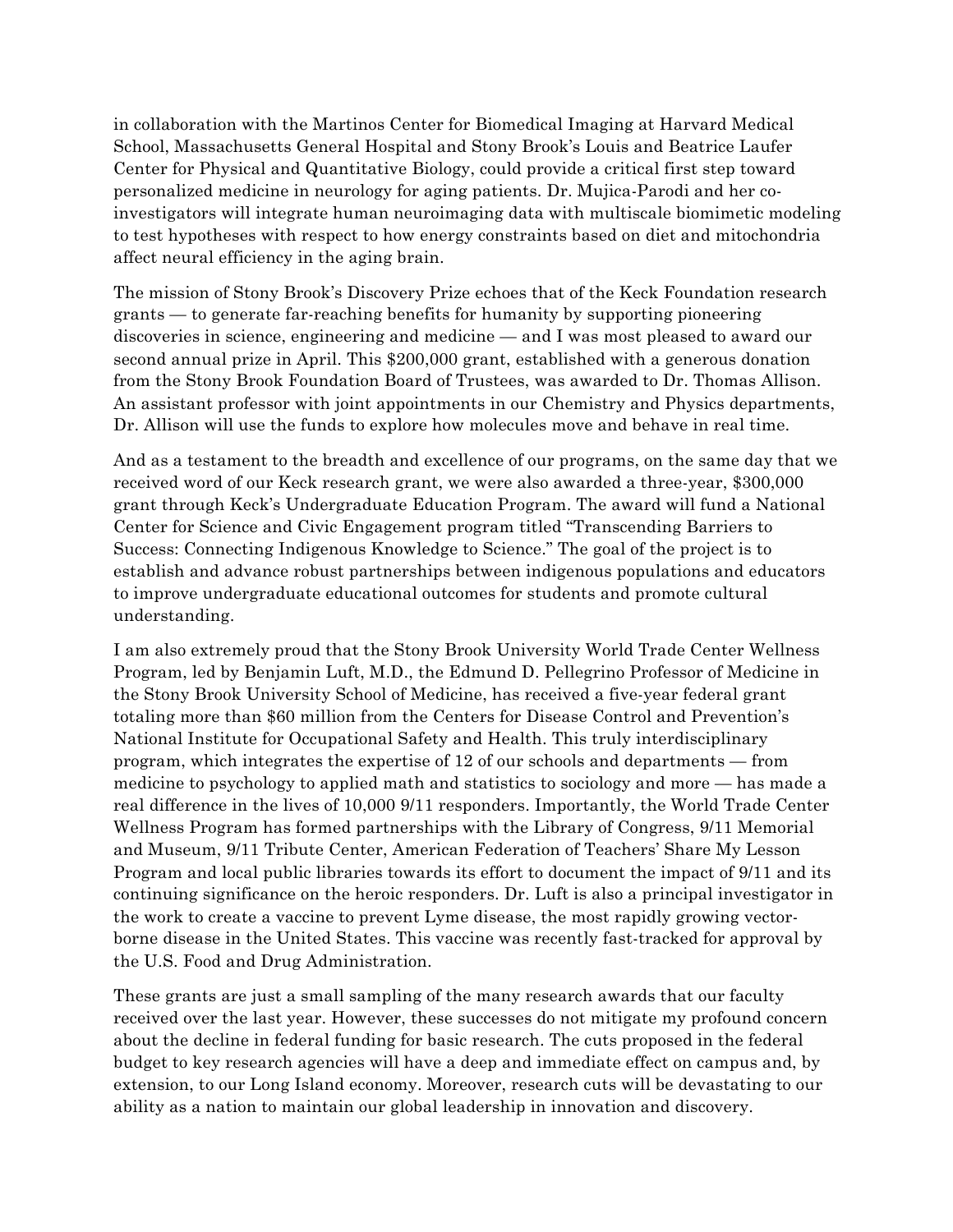# **A Commitment to Diversity and Access**

Our commitment to equal opportunity and access at Stony Brook is reflected by the recent appointment of LeManuel "Lee" Bitsóí, EdM, EdD, as chief diversity officer. Dr. Bitsóí brings more than 20 years of vision and leadership in academia —most recently as director of student diversity and multicultural affairs at Rush University Medical Center in Chicago — and I look forward to working with him on the implementation of our Plan for Diversity, Equity and Inclusion across campus.

Recognizing our unwavering commitment to diversity and STEM education, the Howard Hughes Medical Institute Inclusive Excellence Initiative awarded Stony Brook a five-year, \$1 million grant this past June to create faculty learning communities focused on developing inclusive practices in the classroom and laboratory. Ross Nehm, Ph.D., associate professor of ecology & evolution, and his team are leading the project, intended to help increase the capacity of higher education institutions to successfully engage students from diverse ethnic, family and economic backgrounds and nontraditional students such as military veterans.

# **A Passion to Succeed**

Stony Brook has long been recognized for our exceptional quality and value. Just this July, Schools.com ranked Stony Brook as No. 1 among four-year colleges in New York based on costs, program availability, graduation rates and more.

Reflecting our reputation, we received both a record number of applications (35,300!) and a record number of acceptances. Our Class of 2021 is 3,150 strong, and this impressive group of young people has a mean high school GPA of 93.2. Some of these students are the first beneficiaries of New York State's Excelsior Scholarship program, which I hope will motivate more high school students to attend college in-state and allow Stony Brook to attract even more of New York's best and brightest.

This past May, at a ceremony that conferred honorary degrees on Michael J. Fox and Jon Oringer '96, almost 7,000 students became newly minted Stony Brook alumni. In his speech, Oringer shared three lessons he learned at Stony Brook: "Stay curious, take calculated risks and embrace diversity." I am delighted to share stories of three of our new graduates who are already doing just that.

• Janki Patel moved to the United States from Gujarat, India, because of her parents' desire to give her and her siblings a better life as U.S. citizens. Their sacrifice became a driving force for Janki to do more and achieve more. A member of the University Scholars program, she joined our International Genetically Engineered Machine competition team, became a leader of the Undergraduate Biochemistry Society and was an active member of the Women's Leadership Council, all while maintaining a 4.0 GPA. This fall Janki is a first-year medical student at the Albert Einstein College of Medicine.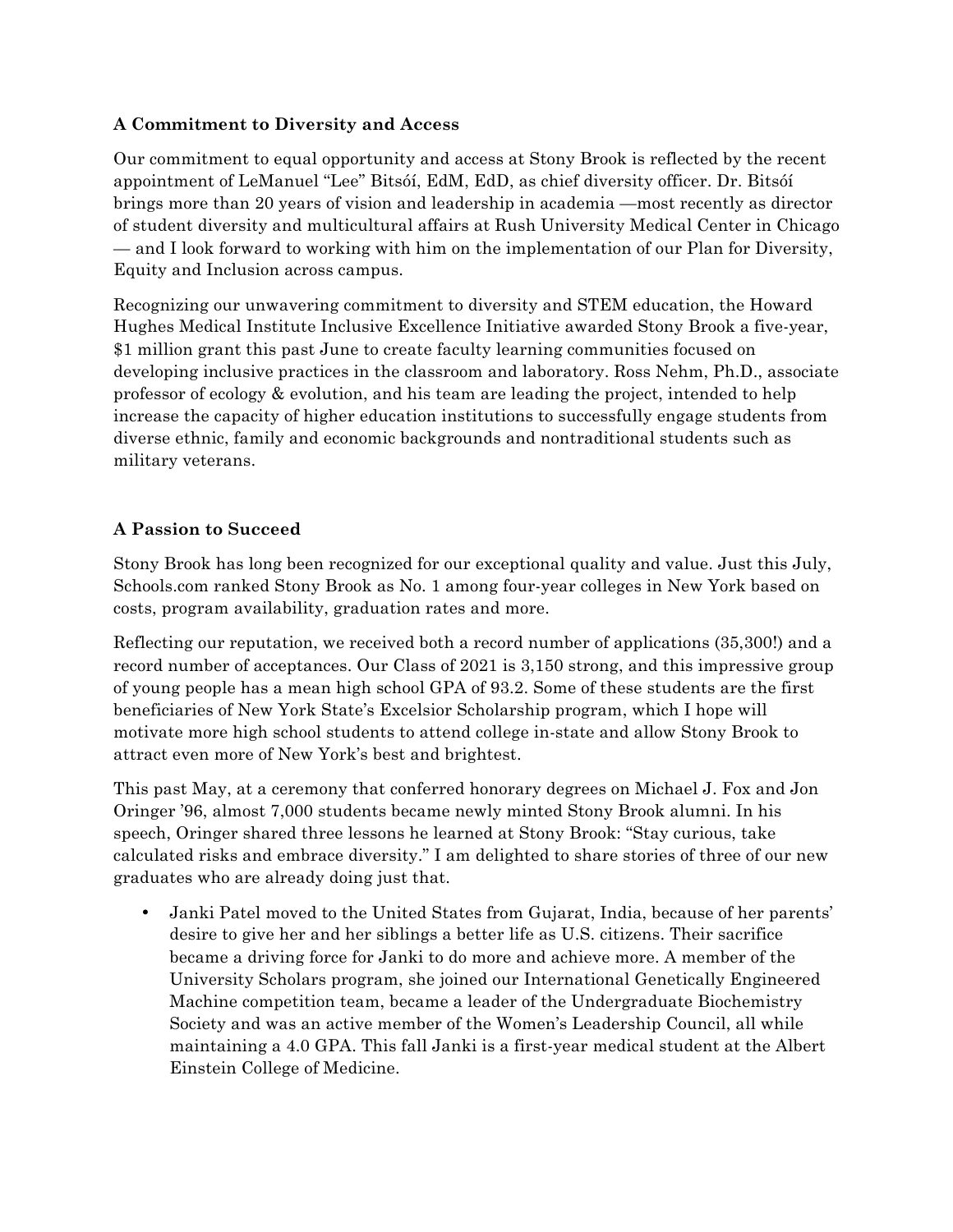- Jonathan Conyers is the youngest of five children, and his older brother took custody of him when he was 16 because his parents were not in a position to take care of him. Against the odds, he matriculated at Stony Brook when he was 18, a new father and, in his own words, unprepared for the challenging work the University was asking of him. Many others would have found these barriers insurmountable but not Jonathan. A member of the 2013 EOP/AIM Summer Academy, he immediately became a leader among his peers. He graduated with a 3.5 GPA and a degree in respiratory care and plans to work in respiratory therapy as he pursues his dream of becoming a doctor.
- Lora Webster didn't allow being diagnosed with bone cancer at age 11 to deter or define her. She went on to become an elite athlete and member of her state titlewinning high school volleyball team, a four-time Paralympic medal winner and a mother of three. This past May she proudly received her bachelor's degree in sociology.

And with their first appearance in the NCAA quarterfinals, Stony Brook's women's lacrosse team came one step closer to winning a national championship, further testament to Stony Brook students' passion to succeed.

# **Your Support Truly Matters**

SUNY 2020 allowed for predictable tuition increases of just \$300 per year during the 2012 through 2016 academic years, enabling us to hire more than 250 new faculty members and add new sections in key courses to clear obstacles to graduation. We were also able to increase our four-year graduation rate, grow financial aid, increase graduate student stipends, add 19 new academic programs and reduce the faculty/student ratio from 28:1 to 17:1.

Unfortunately, the expiration of SUNY 2020 and predictable tuition increases coupled with the addition of unfunded state mandates now in their third year have created a structural deficit of \$24 million. Please know that as we address these critical budget issues, created by circumstances beyond our control, we will continue to work to minimize their impact on our core mission of teaching and research, continue to strive for the quality for which we have come to be known and continue to make laser-focused and strategic investments in areas of excellence.

By many measures these are challenging times. Yet I remain convinced that we will weather this storm and emerge even stronger. My optimism is shaped by the notable achievements of our outstanding faculty, staff and students and their impact on the world.

And my optimism is shaped by the loyalty and generosity of our alumni and friends, to whom I am most grateful. As we enter the last year of the \$600 million Campaign for Stony Brook, I am heartened by the support we have received. I am pleased to report that we have already raised \$554 million from over 43,000 donors to benefit students, faculty and programs across campus.